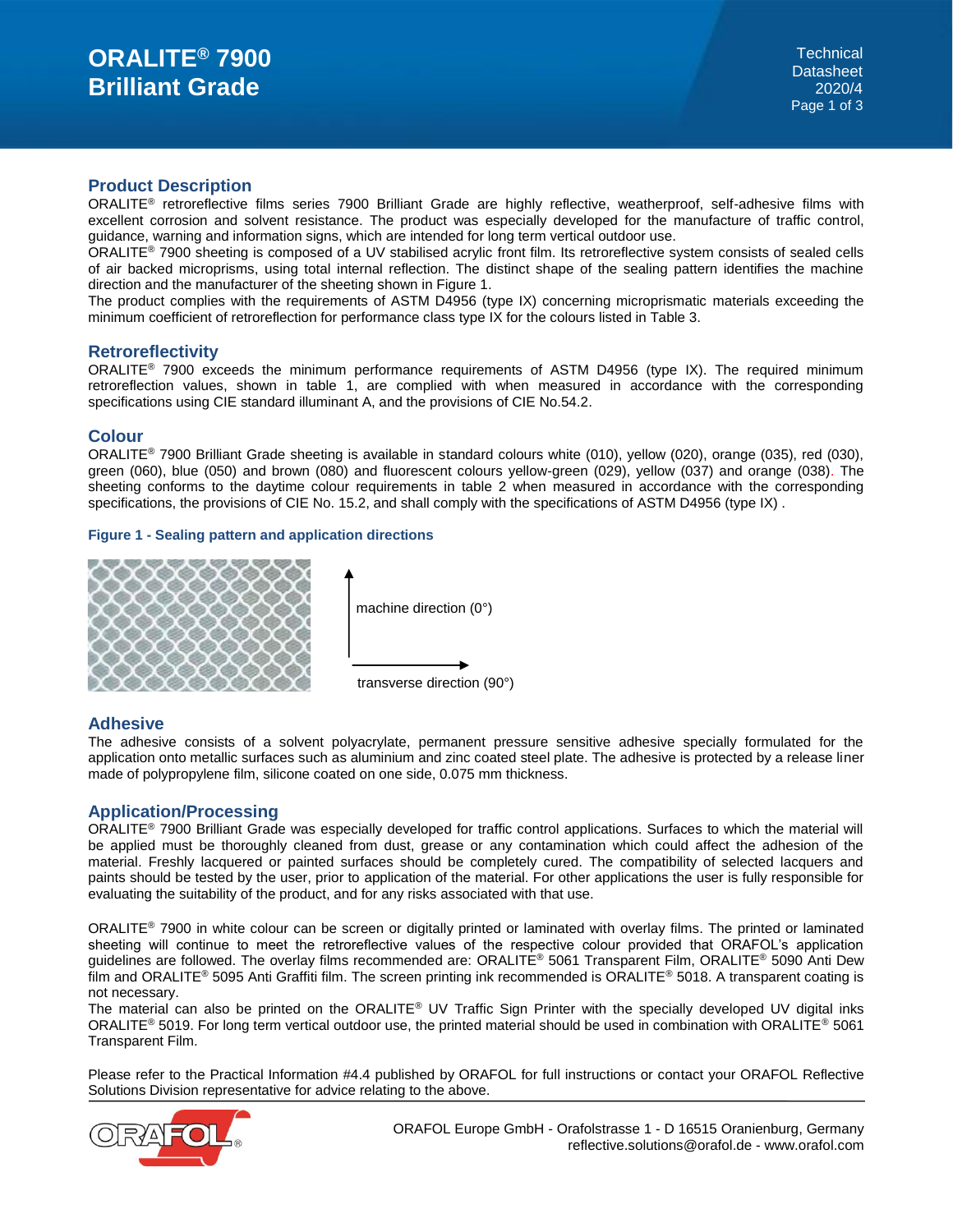# **Product Data**

| Table 1 - Specific coefficient of retroreflection (ASTM D4956 (type IX)) |       |              |            |              |            |              |            |  |
|--------------------------------------------------------------------------|-------|--------------|------------|--------------|------------|--------------|------------|--|
| <b>Observation angle</b>                                                 |       | $0.20^\circ$ |            | $0.50^\circ$ |            | $1.00^\circ$ |            |  |
| <b>Entrance angle</b>                                                    |       | $-4^\circ$   | $30^\circ$ | $-4^\circ$   | $30^\circ$ | $-4^\circ$   | $30^\circ$ |  |
| white                                                                    | (010) | 380          | 215        | 240          | 135        | 80           | 45         |  |
| yellow                                                                   | (020) | 285          | 162        | 180          | 100        | 60           | 34         |  |
| orange                                                                   | (035) | 145          | 82         | 90           | 50         | 30           | 17         |  |
| red                                                                      | (030) | 76           | 43         | 48           | 27         | 16           | 9.0        |  |
| green                                                                    | (060) | 38           | 22         | 24           | 14         | 8.0          | 4.5        |  |
| blue                                                                     | (050) | 17           | 10         | 11           | 6.0        | 3.6          | 2.0        |  |
| brown*                                                                   | (080) | 17           | 7.0        | 5.0          | 3.0        | 2.0          | 1.0        |  |
| fl. yellow-<br>green                                                     | (029) | 300          | 170        | 190          | 110        | 64           | 36         |  |
| fl. yellow                                                               | (037) | 230          | 130        | 145          | 81         | 48           | 27         |  |
| fl. orange                                                               | (038) | 115          | 65         | 72           | 41         | 24           | 14         |  |

Retroreflectivity for new sheeting (cd/lx/m<sup>2</sup>) as per ASTM D4956 (type IX):

\*ORAFOL specification, not defined in ASTM

Daytime colour specification limits for new sheeting:

| Table 2 – Chromaticity coordinates (ASTM D4956 (type IX)) |       |                  |       |                |       |       |       |       |       |                      |
|-----------------------------------------------------------|-------|------------------|-------|----------------|-------|-------|-------|-------|-------|----------------------|
| <b>Colours</b>                                            |       | 1                |       | $\overline{2}$ |       | 3     |       | 4     |       | Luminance            |
|                                                           |       | $\boldsymbol{x}$ | у     | X              | У     | X     | y     | X     | y     | Factor $\beta$       |
| white                                                     | (010) | 0.303            | 0.300 | 0.368          | 0.366 | 0.340 | 0.393 | 0.274 | 0.329 | >27                  |
| yellow                                                    | (020) | 0.498            | 0.412 | 0.557          | 0.442 | 0.479 | 0.520 | 0.438 | 0.472 | $15 \leq Y \leq 45$  |
| orange                                                    | (035) | 0.558            | 0.352 | 0.636          | 0.364 | 0.570 | 0.429 | 0.506 | 0.404 | $10 \leq Y \leq 30$  |
| red                                                       | (030) | 0.648            | 0.351 | 0.735          | 0.265 | 0.629 | 0.281 | 0.565 | 0.346 | $2.5 \leq Y \leq 15$ |
| green                                                     | (060) | 0.026            | 0.399 | 0.166          | 0.364 | 0.286 | 0.446 | 0.207 | 0.771 | $3 \leq Y \leq 12$   |
| blue                                                      | (050) | 0.140            | 0.035 | 0.244          | 0.210 | 0.190 | 0.255 | 0.065 | 0.216 | $1 \leq Y \leq 10$   |
| brown                                                     | (080) | 0.430            | 0.340 | 0.610          | 0.390 | 0.550 | 0.450 | 0.430 | 0.390 | $1 \leq Y \leq 9$    |
| fl. yellow-<br>green                                      | (029) | 0.387            | 0.610 | 0.369          | 0.546 | 0.428 | 0.496 | 0.460 | 0.540 | > 60                 |
| fl. yellow                                                | (037) | 0.479            | 0.520 | 0.446          | 0.483 | 0.512 | 0.421 | 0.557 | 0.442 | > 40                 |
| fl. orange                                                | (038) | 0.583            | 0.416 | 0.535          | 0.400 | 0.595 | 0.351 | 0.645 | 0.355 | > 20                 |